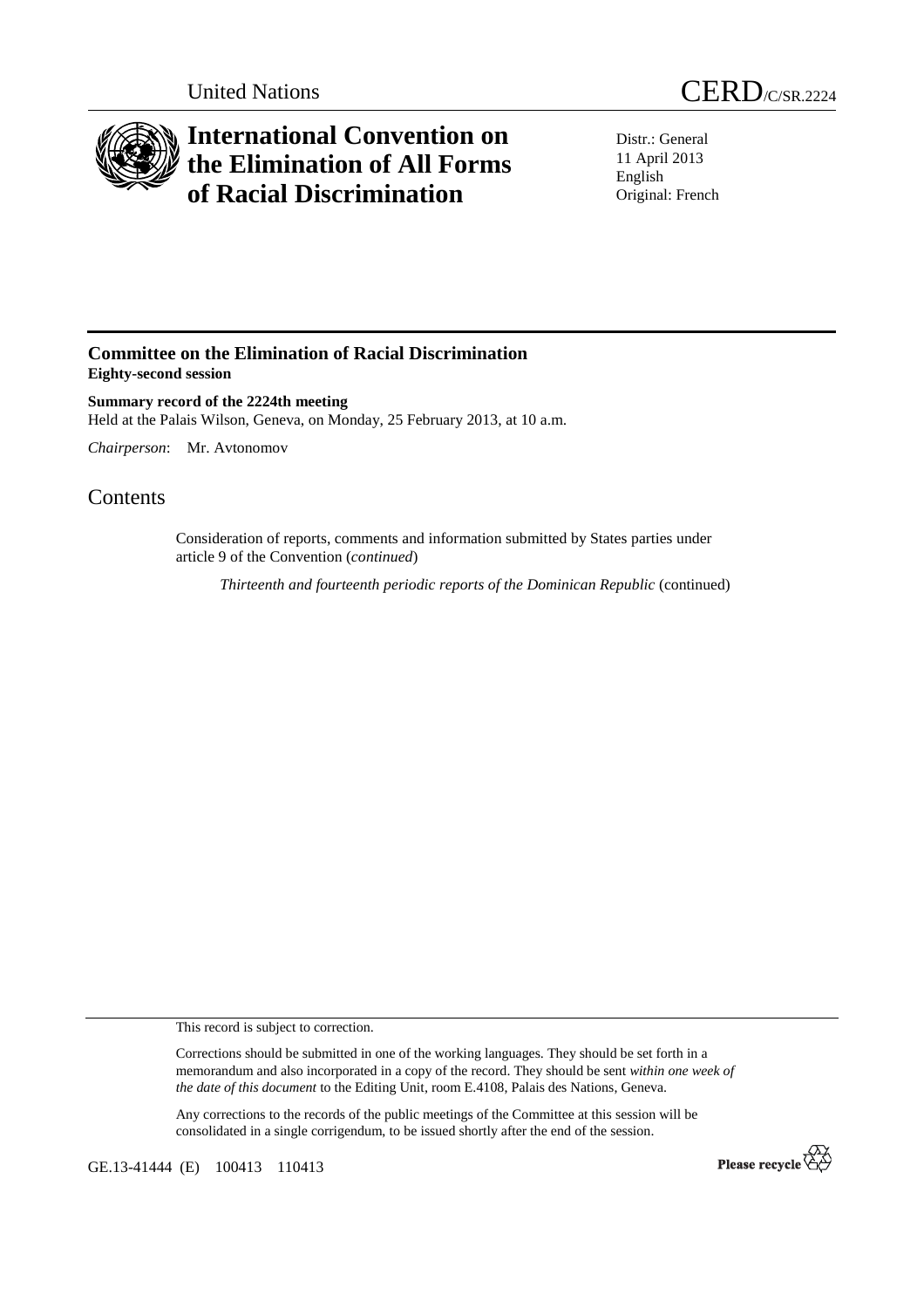*The meeting was called to order at 10.10 a.m.* 

 **Consideration of reports, comments and information submitted by States parties under article 9 of the Convention** (*continued*)

*Thirteenth and fourteenth periodic reports of the Dominican Republic* (continued) (CERD/C/DOM/13-14 and CERD/C/DOM/Q/13-14)

1. *At the invitation of the Chairperson, the delegation of the Dominican Republic took places at the Committee table.* 

2. **Ms. Abreu de Polanco** (Dominican Republic) said that, in response to the judgement issued by the Inter-American Court of Human Rights on 8 September 2005 in the case of *The Yean and Bosico Children v. Dominican Republic*, in which the Court had asked the Dominican Republic to facilitate the late registration of births, the Central Electoral Board had greatly simplified the procedures for such late registrations. The Council had also made special arrangements allowing many Dominicans without birth certificates to obtain them without delay. In addition, mobile birth registration units had travelled throughout remote regions of the country to fill the gaps in registration. Nevertheless, the Dominican Republic had not yet implemented the Court's recommendation that it should publicly acknowledge its responsibility in the case in question. Negotiations in that regard were, however, under way.

3. The mission of the Inter-Agency Human Rights Commission, established in accordance with the Paris Principles, was to make recommendations to the Government on the ratification of international human rights instruments, with the active participation of civil society. It met every two months and held special sessions as necessary.

4. **Mr. Cabrera** (Dominican Republic) said that, after President Danilo Medina had taken office in 2012, the Dominican Republic had decided to allocate 4 per cent of its gross domestic product (GDP) to education. Thus, the share of the budget allocated to education had increased by 1.4 per cent between 2012 and 2013, which was a considerable increase compared with previous years and showed the Government's commitment to making education a central focus of its development policy. In that context, the Dominican Republic had set five major objectives. The first was to eliminate illiteracy, which still affected 850,000 people, by establishing a literacy plan to provide basic instruction to at least 500,000 people over two years and help them to reintegrate in society. The other major focuses of the education policy were improving teacher training, building classrooms, increasing the number of classroom hours per day and preventing school dropouts. In addition, the Government had set up programmes whereby families were required to send their children to school in exchange for cash allowances. All children, including foreign children, were allowed to enrol in school, even if they had no birth certificate. It was estimated that nearly 25,000 Dominican children and nearly 23,000 foreign children enrolled in school had not been registered at birth. In order to remedy that situation, the State had released US\$ 3 million to conduct a census of unregistered children and take the necessary steps to register them with the civil registry so that they could fully enjoy their rights.

5. **Mr. Taveras** (Dominican Republic) said that his Government had spared no effort in following up on the recommendations issued following the Committee's consideration of the previous report, and that it would soon establish an Office of the ombudsman, the budget for which had already been set aside. The situation in the Dominican Republic could not be understood without first placing it in its unique historical, cultural and geopolitical context and considering the country's distinctive features as compared with its neighbours. The Dominican population was the product of integrating slaves with descendants of colonists through marriage, which had resulted in a mixed-race society made up of people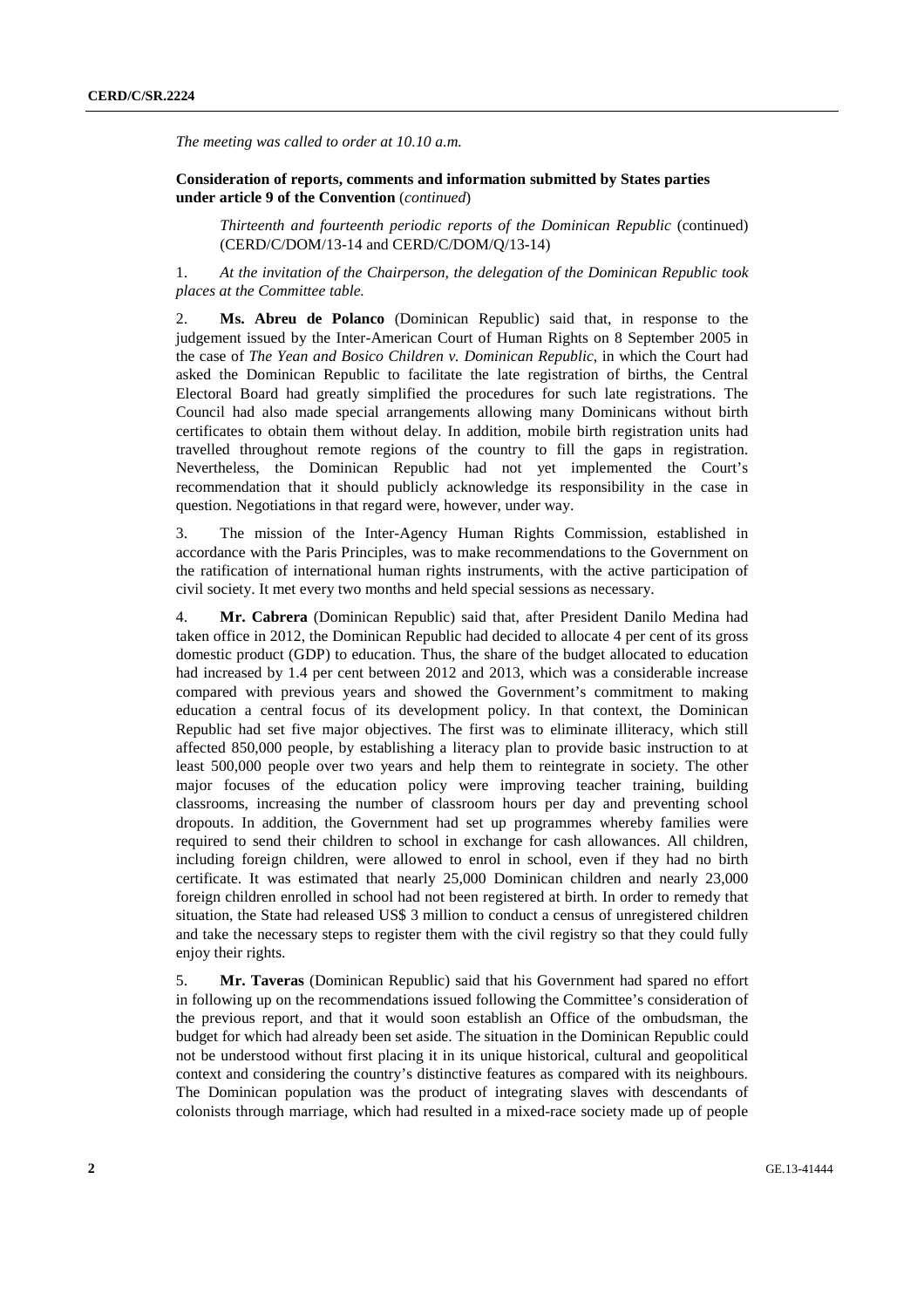who identified themselves as Creoles. The Dominican Republic disputed the claim that the social exclusion of certain population groups was due to racial intolerance and argued that poverty was the main factor leading to inequality. The socioeconomic disparities between Haiti and the Dominican Republic were due in part to the two countries' radically different colonial histories, but in any event there was no animosity between them, and the criticism levelled at the Dominican Republic was unjustified. That was evidenced by the fact that the Dominican Republic had shown unprecedented solidarity with the Haitian people after the 2010 earthquake by admitting those suffering from cholera into its hospitals and contributing financially to the rehabilitation efforts.

6. Approximately 15 per cent of the health budget was spent on Haitians coming for medical treatment in Dominican hospitals, where, moreover, many Haitian babies were born. In addition, the Dominican Republic accepted approximately 33,000 Haitian students in its public schools free of charge. It was wrong to say that the Dominican population was denying its African origins or attempting to evade Haitian cultural influence. On the contrary, it took special pride in its mixed heritage. With regard to allegations that the nationality of some Haitians had been revoked, he stressed that Dominican legislation on recognizing and granting nationality to foreign nationals fully complied with the standards of international and domestic law, and that his Government's position was backed up by an extensive body of case law. The Modus Operandi concluded between the Dominican Republic and Haiti in 1939 was a bilateral instrument governing the conditions for entry and residence in the territory of the two States and left it to their full discretion to define policies on the subject. In cooperation with the International Organization for Migration, the Government had regularized Haitian seasonal workers by issuing them identity cards, which enabled them to receive social security benefits.

7. Since the submission of the previous periodic report, considerable steps had been taken to improve the living conditions in *bateys* (farm workers' camps), which were now equipped with canteens, sports grounds and infirmaries. Seasonal migrant workers could travel freely around the country but could work only in the agricultural area for which they had been hired and which was specified on their residence permit.

8. The Dominican Republic was fully aware of its rights and duties in matters of nationality under both domestic and international law, but in its view it had the sovereign right to determine the criteria for granting and withdrawing Dominican nationality. It categorically rejected the allegation that it refused to issue birth certificates to children born to foreign parents in Dominican territory, which gave the false impression that Haitians were subjected to institutionalized racism. Nearly 2 million Haitians, or 20 per cent of the population, lived in the Dominican Republic, and if Haitians truly posed a danger to Dominicans then the two communities would not be living peacefully side by side.

9. He was not aware of any cases of Haitians being deported from the country because they carried the cholera virus, and he was therefore not in a position to answer questions on the subject. On the contrary, all persons at risk of infection had been admitted to and treated in Dominican hospitals, and the World Health Organization had hailed the success of the campaign to curb the epidemic through close cooperation between the Dominican and Haitian health services.

10. Since November 2011, the Directorate-General for Migration had managed to resolve many disputed asylum applications, and 389 pending cases should be settled in the coming months. All asylum seekers had been issued temporary identity documents and had been authorized to work while their cases were being dealt with.

11. The delegation welcomed the dialogue with the Committee but emphasized that information submitted to the Committee, whether by individuals, NGOs or institutions, should be openly debated. The Dominican Republic would consider all of the Committee's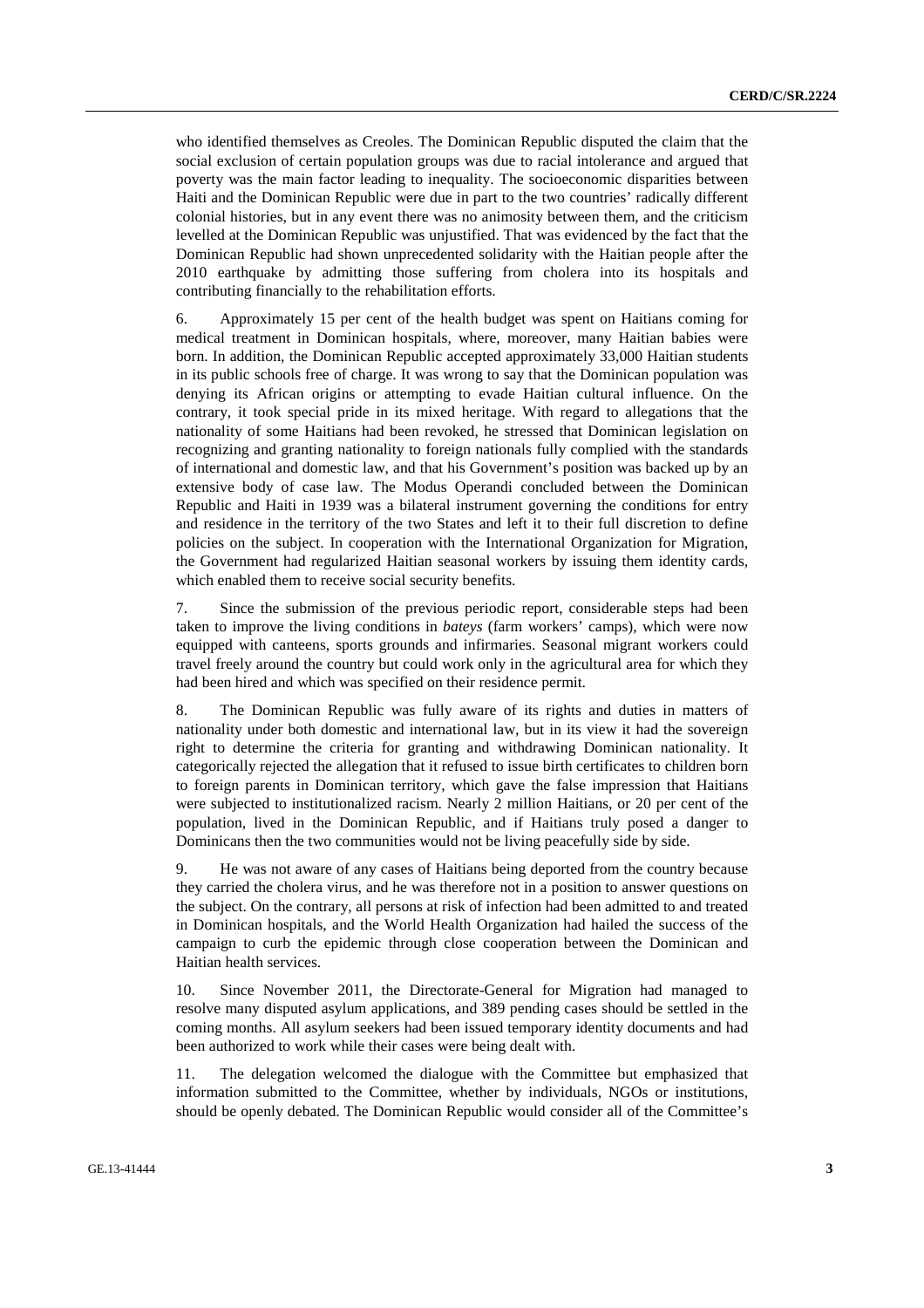recommendations but hoped that the Committee would take into account the country's culture and geography so as to better understand its specific immigration situation.

12. **The Chairperson** pointed out to the delegation that the Committee was neither a court nor a criminal investigation body, but rather a group of experts established by the States parties and invested with the authority to ask questions of those States' representatives, even if the questions sometimes made uncomfortable listening. The Committee's objective was to draft recommendations to assist the States parties in implementing the Convention, and certainly not to condemn them.

13. **Mr. Murillo Martínez** (Country Rapporteur for the Dominican Republic) said that in order to evaluate the prevailing situation in the Dominican Republic with regard to racial discrimination, the Committee must take into account greatly divergent information, provided by NGOs on the one hand and by the State party on the other. He urged the Dominican Republic to consider the situation objectively, giving due weight to similar information sent in by a great number of sources from outside the country. He pointed out that the head of the delegation had stated in the previous meeting that, according to data from the 2010 census, there were 371,000 Haitians living in the State party, while another member of the delegation had just mentioned a number between 1 and 2 million. That disparity in statistics required explanation.

14. **Mr. Diaconu** said that, while it was true that each State had the sovereign right to decide who met the criteria established for nationality and what mechanisms should be used for granting and withdrawing nationality, that right was not absolute to the extent that it must respect certain general principles, in particular the principles of non-discrimination and equality of rights. Article 1, paragraph 3, of the Convention recognized that fact by stating as follows: "Nothing in this Convention may be interpreted as affecting in any way the legal provisions of States Parties concerning nationality, citizenship or naturalization, provided that such provisions do not discriminate against any particular nationality." A State party's history and distinctive character could not be invoked to justify any discrimination in access to nationality.

15. The dialogue, while vibrant, had not led to a reconciliation of the differing views held by the Committee and the State party regarding the implementation of the Convention. The Dominican authorities cited the legal and legislative instruments established to combat discrimination but should perhaps be more concerned about how those instruments were implemented in practice. He did not believe it was possible that all the foreigners and migrant workers who had lived in the country and all the human rights treaty bodies that had considered the periodic reports of the Dominican Republic since 2008, namely the Committee on Economic, Social and Cultural Rights, the Human Rights Committee, the Committee on the Rights of the Child and the Committee on the Elimination of Discrimination against Women, all had a mistaken view of the situation there with regard to racial discrimination.

16. **Ms. Abreu de Polanco** (Dominican Republic) said that her Government would study the concluding observations on the Dominican Republic adopted by those treaty bodies and would submit its comments to the Committee in writing. The Dominican judicial authorities could not, by definition, prosecute acts of discrimination that had not been reported.

17. **Mr. Taveras** (Dominican Republic) explained that many Haitians avoided inclusion in censuses because, as most of them were in an irregular situation, they were afraid of being identified and deported. Statistics obtained through censuses were therefore unreliable, but the authorities were almost certain that there were between 1 and 2 million Haitians living in Dominican territory.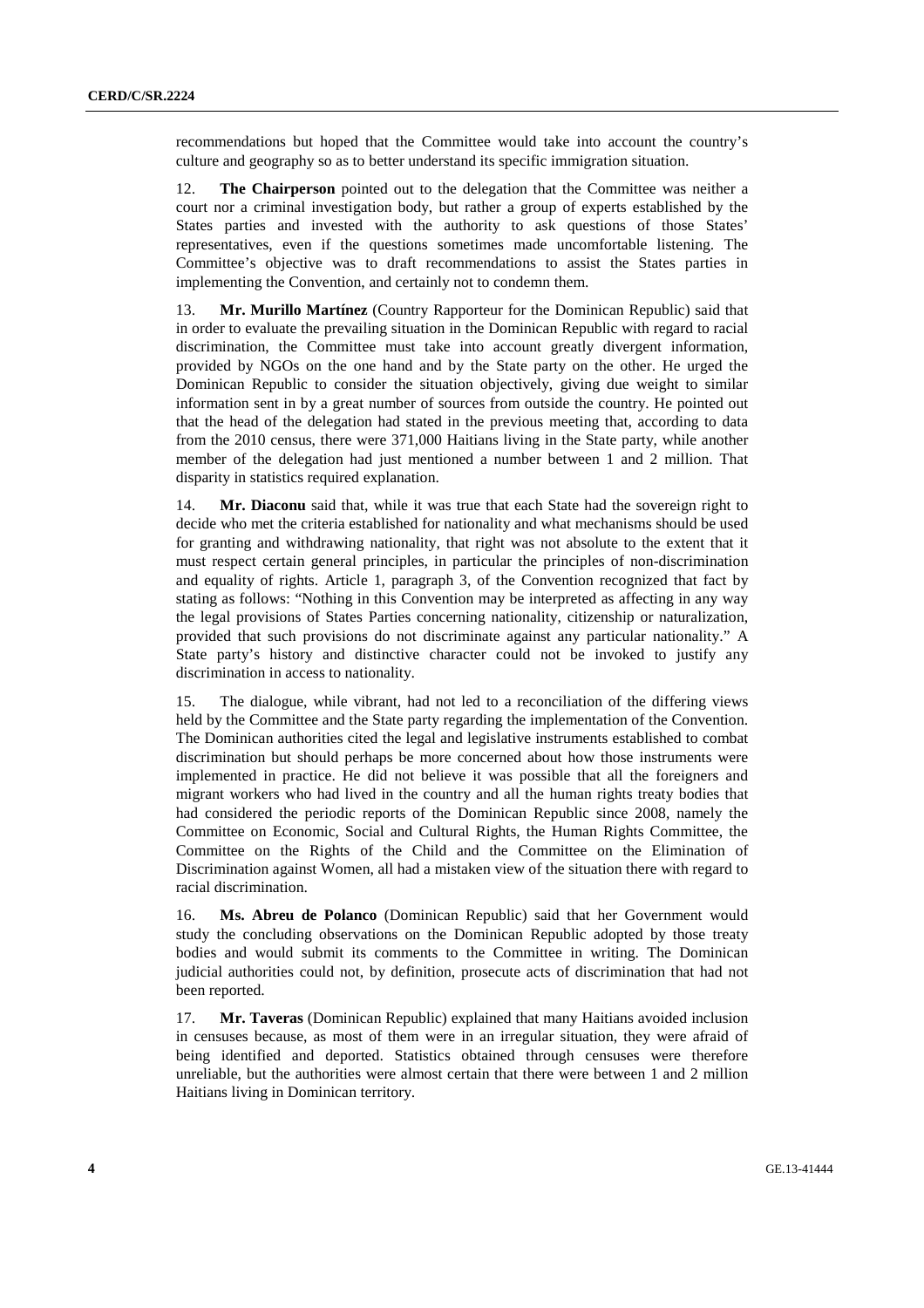18. International and Dominican NGOs were waging a campaign of lies to give credence to the claim that the Dominican Republic practised segregation on the basis of nationality. That being said, the Dominican Republic did not shy away from recognizing that the situation of Haitian migrant workers could be further improved. His country was grateful to the Committee for pointing out areas where progress was needed, but it could not tolerate a distortion of reality intended to damage its image.

19. **Mr. Calí Tzay** said that, in order to provide a better understanding of the facts, the delegation might wish to indicate which were the poorest population groups in the Dominican Republic. He was concerned at the State party's assertion that racial discrimination did not exist there, because no country in the world was completely free of all forms of discrimination against minority groups. More specific information on the date of entry into force of the new regulations governing identity documents would also be welcome.

20. **Mr. Amir** said that the Committee would have been able to gain a clearer picture of the situation of Haitians in economic, social, poverty or employment terms if the report under consideration had included statistical tables. He wished to know more about the policy of regularizing the hundreds of thousands of undocumented Haitians, who lived in poverty and insecurity in the Dominican Republic.

21. **Mr. de Gouttes**, referring to article 4 of the Convention, asked what acts were criminalized under articles 336, 336-1 and 337 of the Criminal Code cited in paragraphs 26 and 27 of the report.

22. **Mr. Vázquez** pointed out that international human rights law required States to give consideration to human rights during procedures for granting nationality, and said that the Committee was concerned at the retroactive application of provisions on nationality, which effectively revoked the Dominican nationality acquired by some individuals. The delegation might wish to comment on that matter.

23. Based on reliable sources that complained of discrimination on grounds of skin colour in access to nightclubs and to employment, he wished to know if persons who believed they had been victims of racial discrimination had access to legal remedies. In the Committee's view, the absence of complaints did not signify an absence of discrimination; on the contrary, it might reflect a lack of faith in the judicial system or a lack of awareness of remedies.

24. **Mr. Saidou**, referring to paragraph 34 of the report under consideration, asked if the ruling on the inapplicability of article 16 of the Civil Code should be understood to mean that the article had been repealed. He also wished to know who carried the burden of proof in cases of discrimination in the Dominican Republic.

25. **Mr. Vargas Francisco** (Dominican Republic) said that he did not understand the charges of racial discrimination levelled against his country, given that almost all Dominican heroes were black and that skin colour was irrelevant. In addition, almost all (90 per cent) of construction workers were Haitians and they were recognized for their professional skills, as were many motorcycle-taxi drivers. Isolated discriminatory acts might take place, for example at entrances to nightclubs, but that did not mean they were commonplace. The Government did not pursue any policy of discrimination against any group of people, and if it became aware that racially discriminatory acts had been committed in its territory it would ensure that the perpetrators were prosecuted and received exemplary punishment. The new Constitution of 2012 also enshrined the principle of equality for all individuals, irrespective of their religion or skin colour.

26. Persons in an irregular situation and their children could not acquire Dominican nationality. At the same time, persons of Haitian origin who had been living in the